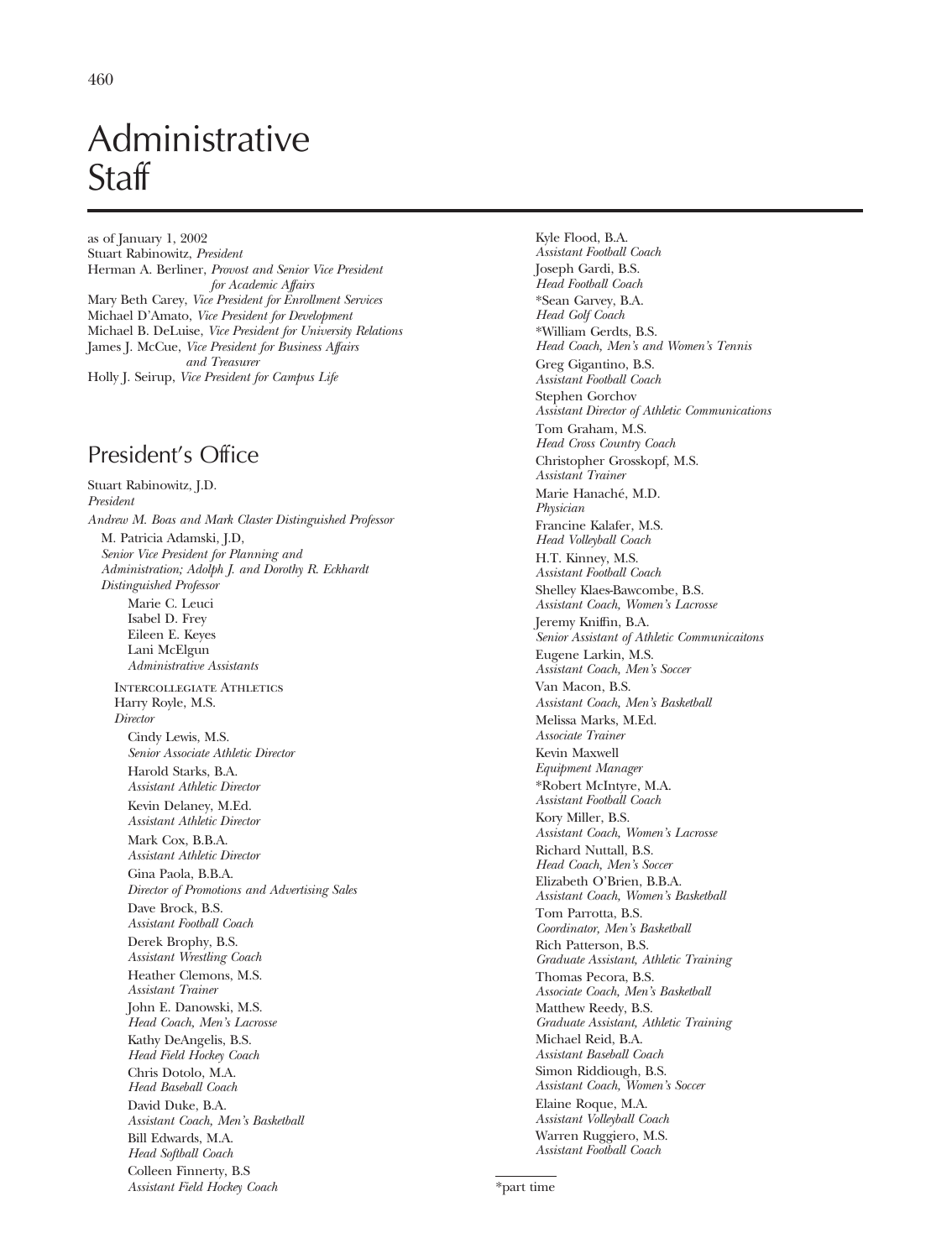JoAnne Russell, B.A. *Head Coach, Women's Soccer* Tom Ryan, B.S. *Head Wrestling Coach* Leslie Schlegel-Danowski, B.A. *Head Coach, Women's Basketball* Larissa Smith, B.S. *Assistant Softball Coach* Briton Stone *Assistant Manager, Men's Equipment* Kathy Theiling, B.S. *Women's Equipment Manager* \*Isabella Totino, M.S. *Assistant Softball Coach* Brian Vaganek, B.S. *Assistant Football Coach* David Walsh *Assistant Manager, Men's Equipment* Bill Wilson, B.A. *Assistant Coach, Men's Lacrosse* Frederick G. Zappala, M.S. *Head Athletic Trainer* William Zatulskis, M.A. *Assistant Coach, Women's Basketball* INTERNAL AUDIT Ellen Weber, C.P.A. *Director of Internal Audit* Anthony Cedrone, C.P.A. *Senior Internal Auditor* Simone Hector, B.B.A. *Internal Auditor* M. Patricia Adamski, J.S. *Senior Vice President for Planning and Administration* Institutional and Market Research Stephanie Bushey, M.S. *Director* Anthony Canino, B.B.A. *Associate Director* Ely Kaplan, B.A. *Research Administrator* UNIVERSITY COMPUTING FACILITIES Eugene Ingoglia, M.S. *Executive Dean of Administrative Computing* Linda J. Nelson, M.B.A. *Vice Dean of Administrative Computing* Brian Collins, B.A. Maria Cudabac, B.S. William Jerold, A.A.S. Mohammad Joudah, A.A.S. Susan Klugman, M.S. Rosane Mordt Penny Piro, B.S. Thomas Wagner *Analysts/Programmers* PRODUCTION CONTROL Eric Beckler *Production Control Supervisor* **OPERATIONS** Stuart Reisman, B.A. *Operations Supervisor* Network and Systems Services Daniel Yu, B.S.

*Manager of Systems*

Hatem Akl, M.S. Steve Greenwald, B.B.A. *Project Managers* Peter DiFiore, M.S. *Systems/Database Administrator* Jeffrey Colasacco, M.B.A. Joseph Compagno, B.B.A. Raymond McClure, B.B.A. Mauro Nicoletto James Walker *Network and Systems Support Specialists* Laurie Harvey, M.B.A. *Associate Dean of Adminstrative Computing* Help Desk Michael Nickich *Manager of Help Desk* Ceaser Trinidad *Assistant Manager of Help Desk* Keith Hum Kenny Lo John Oskan Richard Suh *Help Desk Coordinators* Student Computing Support Services James R. Shuart *Manager of Student Computing* Noah Broadwater, B.A. *Assistant Manager of Student Computing Support Services* Joshua Fedor Jason Ilardo, B.S. Johnny Piquion *Technical Coordinators* Steven Giovino, B.A. *Training Coordinator* Technological Services Paige Sicari, B.A. *Manager of Technological Services* Paul Capuano, B.A. Rose Diaz Arthur Mikowski George Raab Joseph Reggi Andrew Reina, A.A.S. *End-User Support Specialists* Lanny R. Udey, Ph.D. *Associate Dean for Internet Technology* Brian Ferris, B.S. *Web Technical Coordinator* Kevin Pechin, B.B.A. *Web Advanced Technology Coordinator* Michael Wagner, B.S. *Web Design Coordinator* Matthew Fuoco, B.B.A. *Manager of Telecommunications* Joseph Dalto Henry Meyer, B.A. Robert Trusheim, A.A.S. *Telecommunications Technicians* Cultural Center Natalie Datlof, B.A. *Executive Director*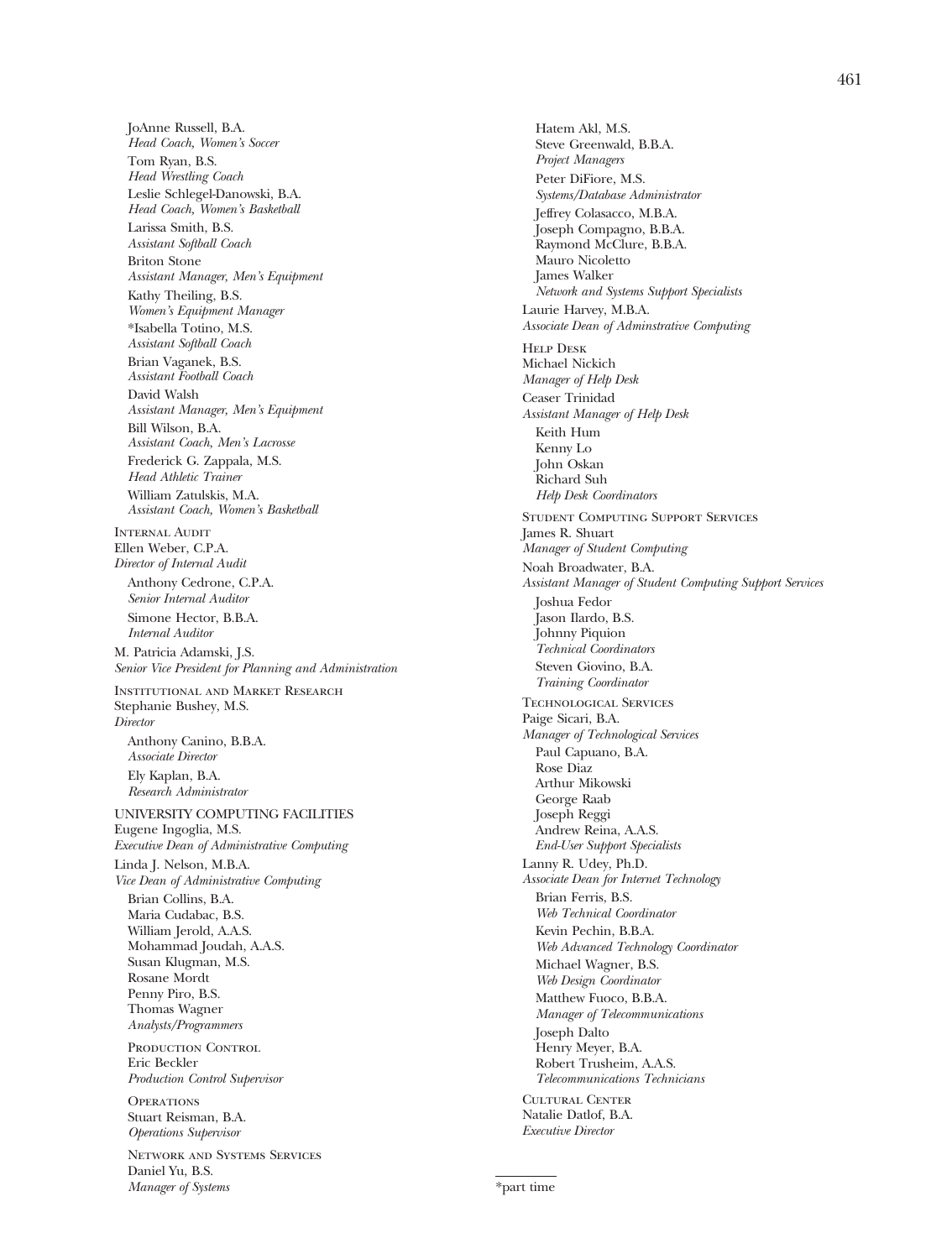Athlene A. Collins-Prince, B.B.A. *Associate Director for Projects Development, Budgeting, and Office Procedures* Robert T. Spiotto, M.A. *Associate Director of Performing Arts* Deborah S. Lom, B.A. *Assistant Director for Conferences and Special Events Conference Coordinator* Theater Programs Albert L. Passuello, B.A. *Director of Theater Facilities and Executive Producer of Cultural Center Theater Productions* Robert T. Spiotto, M.F.A. *Assistant Director of Performing Arts* David J. Markley, M.F.A. *Director, West End Theatre* Brian Canase, B.A. Peter Hague, B.A. Alan Pittman, B.A. *Assistant Technical Directors* Stacy Lane, B.A. *Theater Facilities Manager* Deidre McGuire, M.F.A. *Coordinator, Costume Design* Hofstra Museum Dean David C. Christman, M.A. *Director* Eleanor Rait, B.S. *Curator of Collections* Karen Albert, M.A. *Exhibitions Coordinator* Camille Marryat *Registrar* Provost's Office Herman A. Berliner, Ph.D. *Provost and Senior Vice President for Academic Affairs*

*Lawrence Herbert Distinguished Professor* Tina Morris *Administrative Assistant to the Provost and Senior Vice President for Academic Affairs* Sylvia J. Giallombardo, Ph.D. *Vice Provost for Academic Affairs* Kimberly Orlic, M.B.A. *Administrative Assistant to the Provost and Senior Vice President for Academic Affairs* Susan S. Lukesh, Ph.D. *Associate Provost for Planning and Budget* Jean Sanford *Coordinator for Planning and Budget Systems* Thomas O. Murphy, M.A. *Associate Provost for Research and Sponsored Programs* Sofia Kakoulidis, M.B.A. *Assistant Provost for Research and Sponsored Programs* Cynthia Diaz Wilson, Esq. *Assistant Provost and Executive Director of NOAH; Acting Equal Rights and Opportunity Officer* CENTER FOR UNIVERSITY ADVISEMENT

Karin J. Spencer, Ph.D. *Dean of University Advisement; Director of PHED* Matthew L. Hickling, M.S.Ed. *Senior Assistant Dean of Advisement*

Robyn N. Cymbler, B.A. Allison M. Dodd, B.S. Richard A. Giannetta, B.B.A. Roger J. Marti, B.A. Marc E. Oppenheim, B.A. Jorge J. Santamaria, B.A. Jeanette Vaganek, B.A. Michal Yunger, B.S. *Assistant Deans of Advisement* Mindy Forman, M.S.Ed. *Part-time Adviser* Cheryl R. Donald, M.A. *Assistant Dean of Advisement; Director of the University Tutorial Program* Michelle L. Spaterella, B.A. *Academic Counselor* NEW OPPORTUNITIES AT HOFSTRA (NOAH) Cynthia Diaz-Wilson, J.D. *Assistant Provost; Executive Director of the NOAH Program; Acting Equal Rights and Opportunity Officer* Cecilia Cardenas, B.A. *Senior Assistant Dean; Associate Director of the NOAH Program* Nadine Brown, B.A. Baraka Corley, B.A. *Assistant Deans* Joelene Lynette Kinard, M.S. *Director of Developmental Studies* SALTZMAN COMMUNITY SERVICES CENTER Clinical Services Marriage and Family Therapy Clinic Joan D. Atwood, Ph.D. *Director* Psychological Evaluation, Research, and Counseling **CLINIC** Joseph R. Scardapane, Ph.D. *Director* Student and Career Counseling Services John C. Guthman, Ph.D. *Director* Reading/Writing Learning Clinic Alan D. Flurkey, Ph.D. *Director* Speech-Language-Hearing Clinic Frances Scheffler, M.S. *Director* DIANE LINDNER-GOLDBERG CHILD CARE INSTITUTE Donna Tudda, M.A., E.C.E. *Director* PRIOR LEARNING/CREDIT BY EXAMINATION Prior Learning Coordinator: \*Barbara Bohannon, Ph.D. Credit by Examination Coordinator: \*Barry N. Nass, Ph.D. BUSINESS DEVELOPMENT CENTER Ralph S. Polimeni, Ph.D. *Dean, Frank G. Zarb School of Business; Acting Dean, Scott Skodnek Business Development Center*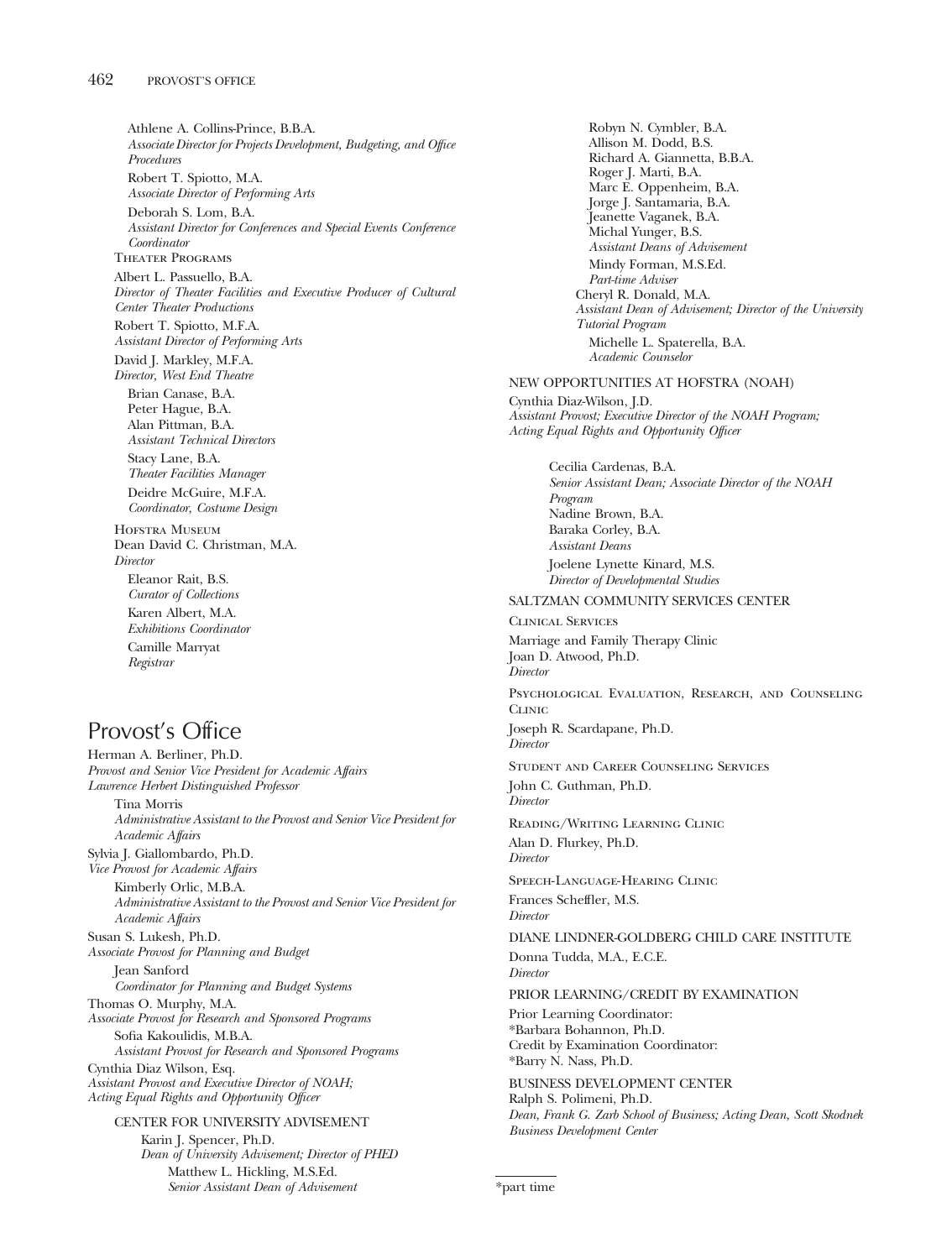Judith Tyne, M.A. *Acting Assistant Dean and Director, Center for Entrepreneurship and Community Development*

Bridget DelGaudio, A.S. *Accountant/Events Coordinator*

Wendy Lezama *Program Coordinator—Economic Development Programs* Lisa Abbatiello Meyer, M.S. *Program Coordinator—Distinguished Lecture Series; Long Island Venture Group* Irwin Kellner, Ph.D. *Weller Professor of Economics* Julie Martinez, B.A. *Administrative Assistant*

\*Stuart L. Bass, J.D. *Director of Family Business Forum*

HOFSTRA UNIVERSITY HONORS COLLEGE

Warren G. Frisinia, Ph.D. J. Stephen Russell, Ph.D. *Acting Deans*

ACADEMIC TECHNOLOGY ADVANCEMENT Daniel R. Rubey, Ph.D. *Acting Executive Dean for Academic Technology Advancement*

Faculty Computing Support

Anneliese Payne, Ph.D. *Associate Dean of Faculty Computing Support*

Harry Baya, M.S. *Academic Computing Service Coordinator for Computer Laboratory Services*

Barry Germond *Academic Computing Service Coordinator for Multimedia Services*

David A. Klein, Ph.D. *Senior Academic Computing Service Coordinator of Networking Services*

Sherry M. Ross, M.B.A. *Senior Academic Computing Service Coordinator of Faculty/Student Outreach*

Jeanine Schaefer, B.S. Kathrina Broadwater *Instructional Technology Specialists*

Instructional Technology Facilitator Program Alessandro Adragna, B.A. *Instructional Technology Facilitator*

New College and School of University Studies Brian Caligiure, B.B.A. *Instructional Technology Facilitator*

Frank G. Zarb School of Business

Paul Carson, M.A. *Instructional Technology Facilitator* Hofstra College of Liberal Arts and Sciences

Matthew P. Fremstad, B.A. *Instructional Technology Facilitator*

School of Communication Melissa Ghafarian, B.B.A. *Instructional Technology Facilatator*

School of Education and Allied Human Services Alexander Smiros, B.S. *Instructional Technology Facilitator* Hofstra College of Liberal Arts and Sciences

COLLEGE OF LIBERAL ARTS AND SCIENCES Bernard J. Firestone, Ph.D. *Dean*

Barbara Bohannon, Ph.D. Steven Costenoble, Ph.D. Barry N. Nass, Ph.D. *Associate Deans* Helene Morris *Administrative Assistant to the Dean of the College of Liberal Arts and Sciences* ANIMAL LABORATORY Dennis M. Burke, M.B.A. *Director* Biology Laboratories Dennis M. Burke, M.B.A. *Director* Chemistry Laboratories *Manager* Language Laboratory Mustapha Masrour, M.Ed. *Director* Center for the Study of Labor and Democracy Gregory DeFreitas, Ph.D. *Director* Engineering Department John LeGault *Laboratory Supervisor* English Language Program George L. Greaney, Ph.D. *Director* Psychological Evaluation, Research, and Counseling **CLINIC** Joseph R. Scardapane, Ph.D. *Director* Speech-Language-Hearing Clinic Frances L. Scheffler, M.S. *Director* Heather Grossman, M.S. (Speech-Language) Nancy Mascia, M.A. (Audiology) *Clinical Coordinators* \*Gail Bender, M.A. (Speech-Language) Melissa Fitzgerald, M.A. (Speech-Language) \*Andrea Hannon, M.A. (Audiology) \*Barbara Hartford, M.A. (Speech-Language) \*Beth Ann Kendricks, M.S. (Speech-Language) \*Barbara Lederer, M.S. (Speech-Language) \*Peggy Levitan, M.A. (Speech-Language) \*Linda Orgel, M.A. (Speech-Language) \*Mary Zito-Finn, M.A. (Audiology) *Clinical Supervisors* **LIBRARY** Daniel R. Rubey, Ph.D. *Dean of Library and Information Services; Acting Executive Dean for Academic Technology Advancement* Rosemary Burgos, M.S.I.S. *Access Services Coordinator* Elena Cevallos, Ph.D. *Assistant Dean; Chairperson of Reference* David Dapogny, M.F.A. *Director of Media Services* Howard Graves, M.L.S.; M.A. *Senior Assistant Dean of Library Systems; Acting Chairperson of Technical Services*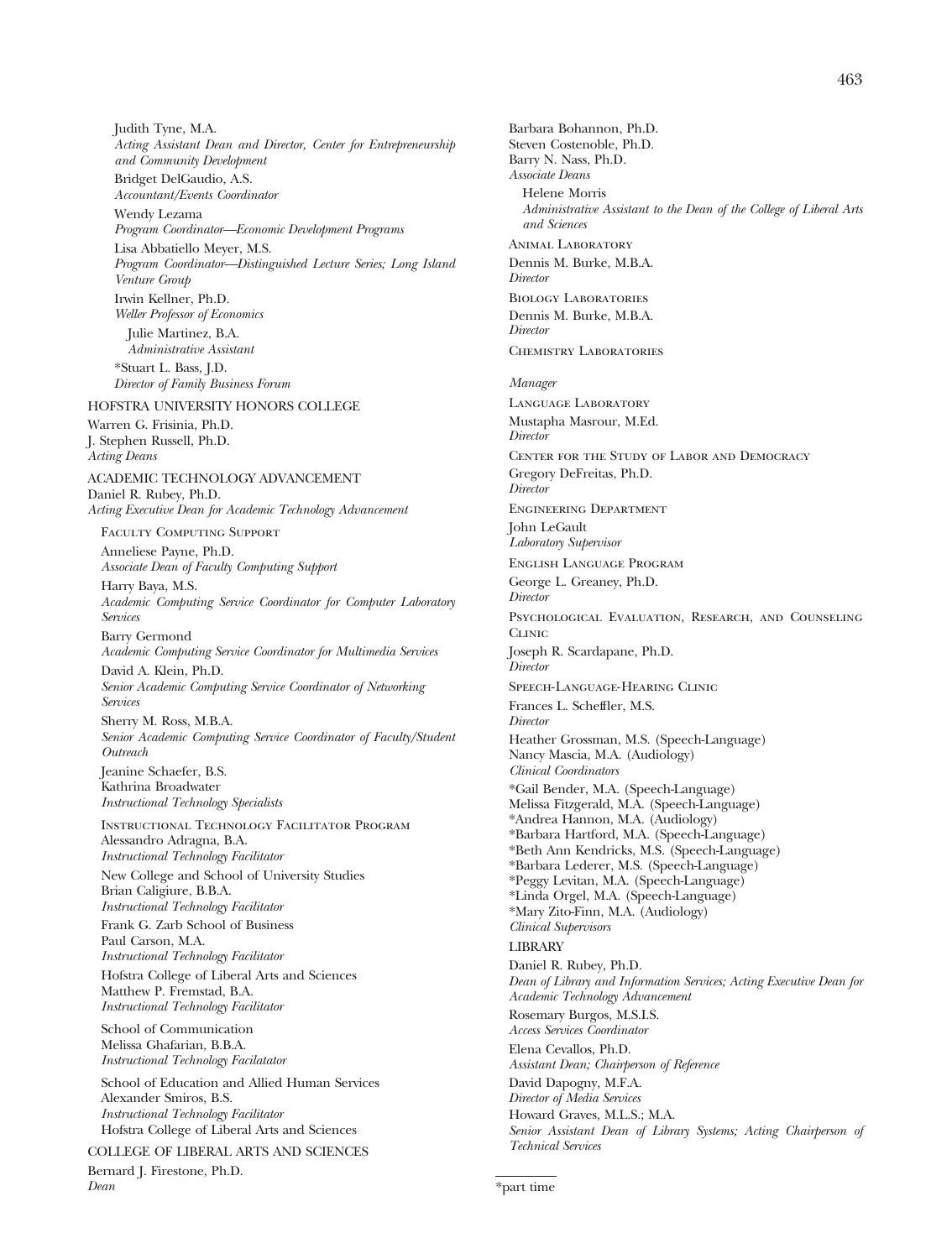### 464

Carol Sasso *Manager of the Office of the Dean of Library Services* Sergei Shovkun *Library Computer Operations Facilitator* Geri Solomon, M.A. *University Archivist/Conservator Interim Director, Long Island Studies Inst./Rare Books and Mss.* Twentiety-Century Literature Lee Zimmerman, Ph.D. *Editor* NEW COLLEGE David C. Christman, M.A. *Dean* Alex Adragna, B.A. *Administrative Associate for Technology Administrator* Diana Ben-Merre, Ph.D. *Coordinator, B.A. Writing Program* Melissa Cheese, M.S. *Administrative Associate and University Without Walls Administrator* Heidi Contreras, M.S. *Senior Assistant Dean and Master of Arts Program Administrator* Rene Giminiani-Caputo, B.A. *Senior Administrative Associate* Jeffrey Romano, B.A. *Director, New College Theater* ZARB SCHOOL OF BUSINESS Ralph S. Polimeni, Ph.D. *Dean; Chaykin Endowed Chair in Accounting* Robert E. Brockway, B.S. *Special Assistant to the Dean* Anil Mathur, Ph.D. *Associate Dean* Patricia E. Green, Ed.D. *Senior Assistant Dean for Undergraduate Programs* Rose Anne Manfredi, M.A. *Senior Assistant Dean for Administration, Curriculum and Personnel* Stuart L. Bass, J.D. *Director of Graduate Programs* Barry Berman, Ph.D. *Director of the Executive E.M.B.A. Program* Maria C. McCarey, B.A. *Assistant Director of Graduate Programs* Lisa Welch, B.A. *Assistant Director of Graduate Programs* Brian Caligiure, B.B.A. *Computer Facilitator* John A. Hardiman, P.D. *Director, Zarb School Instructional Networking Laboratory* SCHOOL OF COMMUNICATION George L. Back, PhD. *Dean* Carol J. Drummer, M.S. *Senior Assistant Dean* Sybil S. Mimy, M.S. in Ed. *Assistant Dean* Laurie Felix, A.A.S. *Administrative Coordinator for Planning and Budget* Timothy R. Fehmel, M.B.A. *Facilities Manager* Randal K. Hillebrand, M.B.A. *Training Coordinator* Bruce Avery, M.A. *General Manager, WRHU* Joel Meyer, B.S. *Operations Manager, WRHU*

Joseph DeRosa *Audio Engineer* John P. Kopp, B.S. Victoriano M. Lazo, B.S. Joseph J. Valerio, B.S. *Video Engineers* Billy Gregoriadis *Equipment Manager* Daniel Moratti, B.A. *Evening/Weekend Supervisor* SCHOOL OF EDUCATION AND ALLIED HUMAN SERVICES James R. Johnson, Ph.D. *Dean* Penelope J. Haile, Ph.D. *Associate Dean* Jane Goldman, M.S. in Ed. *Senior Assistant Dean of External Relations and Director of Field Services* Karleen Edwards, M.A. *Assistant Dean for Advisement and Certification Officer Assistant Dean for Special Programs* Marguerite Rhodes, M.A. *Special Consultant for Field Services and Minority Affairs* Diane Lindner-Goldberg Child Care Institute Donna Tudda, M.S. *Director* Center for the Study of Attitudes Toward Persons with Disabilities Daniel W. Wong, Ph.D. *Coordinator* Reading/Writing Learning Clinic Alan D. Flurkey, Ph.D. *Director* Marriage and Family Therapy Clinic Joan D. Atwood, Ph.D. *Director* Upward Bound *Executive Director* \*Mathata Mpela, M.A. *Assistant Director* S.T.E.P. *Executive Director* John Santiago Stella, M.P.A. *Associate Director* Liberty Partnership Program Ruth Redlener, B.A. *Director* SCHOOL OF LAW David N. Yellen, J.D. *Dean; Max Schmertz Distinguished Professor of Law* Marshall E. Tracht, J.D. *Vice Dean; Professor of Law* Victor Futter, J.D. *Special Consultant to the Dean* Peter T. Spiro, J.D. *Associate Dean for Faculty Development*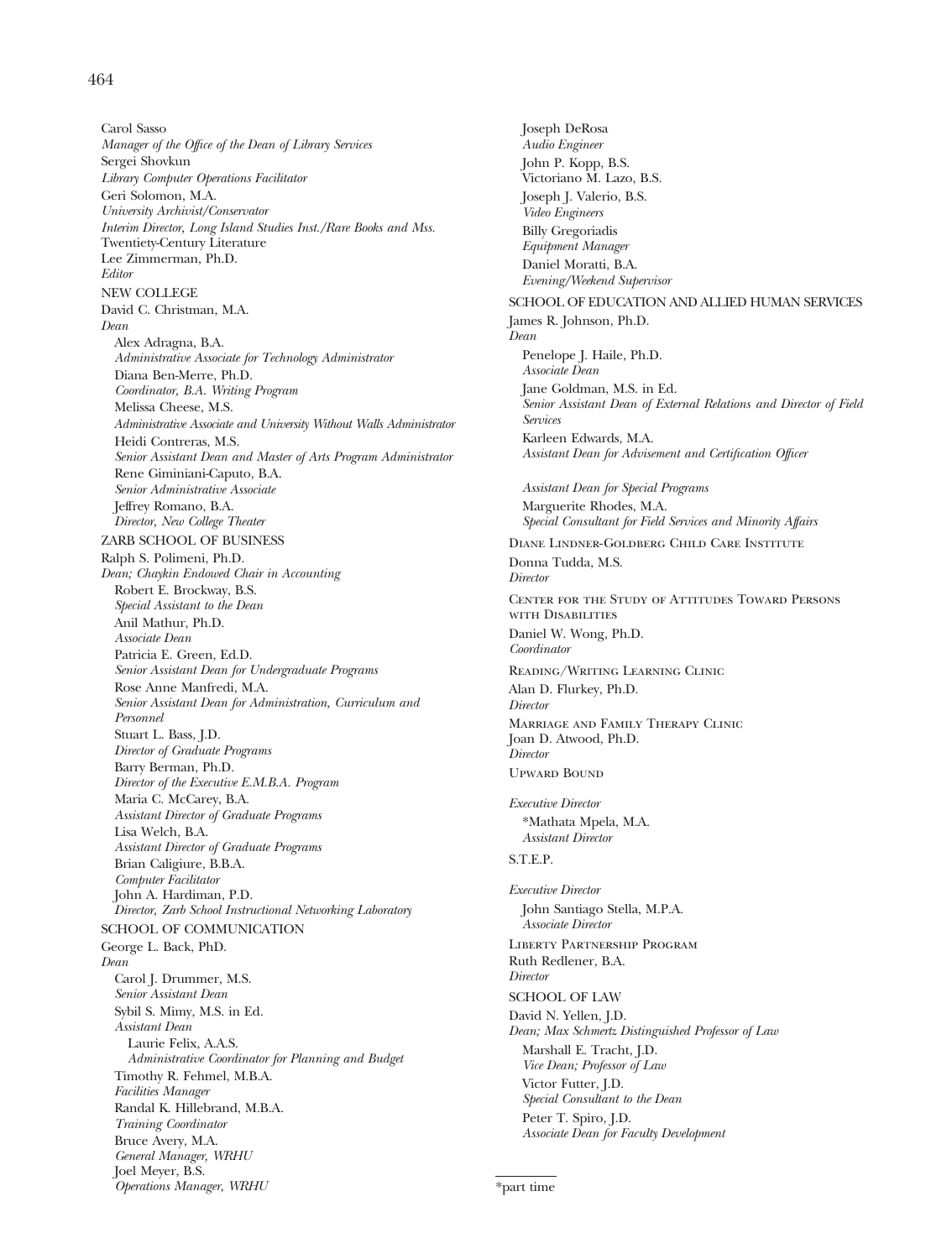Lauren V. Chite, J.D. *Director of Special Projects and Supervisor of Support Staff* Kristin Kiepler *Administrative Assistant to the Dean*

Enrollment Management Tina M. Sneed, M.A. *Assistant Dean for Enrollment Management*

Deborah M. Martin, B.A. *Director of Law School Admissions*

Rosemary Ferrucci, M.S. *Director of Financial Aid*

Alumni Affairs and Special Events Nancy Rudolph, B.S. *Director of Law School Alumni Relations* Lilli R. Weinger, M.S.

*Assistant Dean for External Relations* Career Services

Caroline Levy, J.D. *Senior Assistant Dean for Career Services* Diane Schwartzberg

*Director of Career Services*

Community Legal Assistance Corporation Stefan Krieger, J.D. *Professor and Managing Attorney* Theo Liebmann, J.D.

*Director of Child Advocacy Clinic* Genevieve Herbert-Fajardo, J.D.

*Supervising Attorney for Clinical Programs*

Theresa Hughes, J.D. *Supervising Attorney for Clinical Programs* Kathryn Stein, J.S.

*Supervising Attorney for Clinical Programs* Yvonne V. Atkinson, A.A.

*Office Manager and Paralegal, Law School Clinical Program*

Multi-Cultural Student Affairs Cassandra T. Williams, J.D. *Assistant Dean for Multicultural Student Affairs*

Information Systems Gary Moore, B.S. *Assistant Dean for Law School Information Systems*

Orlando Pichardo, B.B.A. *Law School Report Writer/Trainer*

Registrar Marjorie M. Daniels, B.A. *Assistant Dean for Academic Records and Registrar* Rita Armenia, B.A. *Assistant Registrar*

Student Affairs Fay L. Rosenfeld, J.D. *Senior Assistant Dean for Student Affairs* Barbara and Maurice A. Dean Law Library Judith F. Anspach, M.L.S., J.D. *Director* Connie S. Lenz, M.L.I.S., J.D.

*Assistant Director*

Peter Chao, M.L.S. *Catalog Librarian*

Patricia A. Kasting, M.L.S., J.D. *Reference Librarian*

Rou-Chia Lin, M.L.S. *Acquisitions/Serials Librarian*

Linda Russo, M.L.S. *Head of Technical Services* Lisa A. Spar, M.S., J.D. *Head of Public Services* SCHOOL FOR UNIVERSITY STUDIES David C. Christman, M.A. *Dean* Samantha Quattrucci, M.A. *Assistant Dean* Annette Sandhaas, B.A. *Administrative Associate* Elizabeth Unruh, Ed.D. *Director, Freshman Division* Linda De Motta, M.S. *Director, Program for Academic Leaning Skills (PALS)* Douglas R. Friedlander, Ph.D. *Coordinator of the Writing Program* Jennifer Loscialpo, M.A. *Teaching Administrator, Transfer Division and Degree Division* Pamela Mason-Egan, M.A. *Assistant Director, PALS Division* UNIVERSITY COLLEGE FOR CONTINUING EDUCATION Deanna G. Chitayat, Ph.D. *Dean* Stephen Z. Schneider, Ed.D. *Associate Dean* Rosann Kelly, M.B.A. *Associate Dean for Systems and Budgets* Seymour Lebenger, P.D. *Assistant Dean for Special Projects* Judith Burke, M.A. *Associate Director for Student and Administrative Services* Debra J. Collins, B.A. *Director of Marketing* Valerie Conigliaro, B.A. *Director, Information Systems* Division of Professional Development Marion Flomenhaft, M.S. *Acting Director, Allied Health Programs* Colleen Slattery, M.S. *Assistant Dean/Director, Center for Business Studies* Paul Nagin, Ph.D. *Senior Assistant Dean, Computer Studies* Kenneth A. Newman, D.D.S. *Associate Director, Computer Studies* Lisa McCluskey, J.D.

*Director, Legal Studies: Paralegal and Legal Nurse Consulting* Nancy G. Bard, B.A. *Director of Admissions* Robyn Solomon, B.B.A. *Student Services Coordinator*

Division of Continuing Education Marion Flomenhaft, M.S. *Acting Director, Liberal Arts Studies* Judith H. Reed, B.M.E. *Associate Director; Coordinator, Test Review* Janice Sawyer, Ed.D. *Director, Professionals and Executives in Retirement* Judith Reed, B.M.E. *Coordinator, Text Review Programs*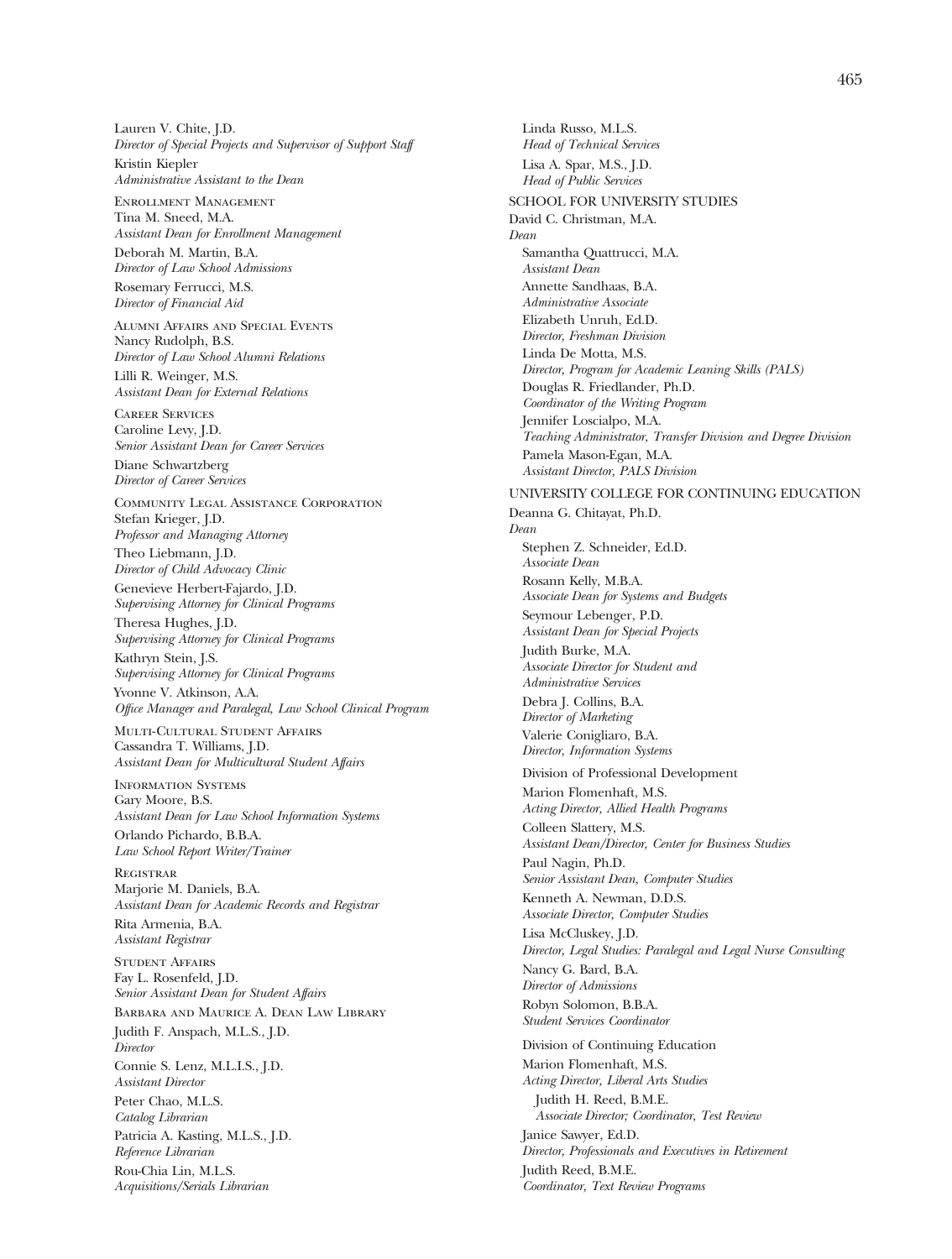Division of Youth Programs Terence G. Ryan, P.D. *Director, Summer Camps* Frances Bruscino *Assistant Director, Summer Camps* Janice Sawyer, Ed.D. *Director, Saturday Classes for Young People*

# Vice President for Campus Life

Holly J. Seirup, Ed.D. *Vice President* Patricia A. Brady *Administrative Assistant to the Vice President for Campus Life*

Denise A. Kouril *Director of Campus Life Operations* Rosemary Lenahan *Administrative Assistant to the Director of Campus Life Operations* Michael D. Ogazon *Associate Director of Campus Life Operations*

Sales, Marketing, and Promotion Vivian Passuello *Coordinator of Sales and Marketing for Campus Life*

**ARBORETUM** 

Eve Glasser, B.A. *Director of Friends of the Arboretum*

Conference Services Christopher Adams, M.S. Ed. *Director of Events Management*

Joanne Felix *Associate Director of Conference Services*

SCHEDULING Kathleen S. Dwyer, M.S.Ed. *Associate Director of Event Management Systems*

Martin Gonzalez, B.A. *Associate Director of Events Management Planning*

Media Service-Special Events Shaun Saylor, B.F.A. *Manager of Audio Visual Services*

Planning and Budget Christopher Westby, M.B.A. *Director of Campus Life Planning and Budget* Scott Singhel, M.A. *Coordinator of Information Systems*

Design and Construction George Saunders, B.S. *Director of Campus Planning, Design and Construction*

Dean of Students Gina-Lyn Crance, M.A. *Dean of Students* Johanna Ceccarini *Administrative Assistant to the Dean of Students* Lynda J. O'Malley, M.B.A. *Associate Dean of Students* Denise O'Neill, Ed.D. *Assistant Dean*

STUDENT ACTIVITIES Anita Ellis, M.S. *Assistant Dean of Students and Director of Student Activities* Arianne Berrito, B.A. Dennis Camacho, M.A.

Stanley Cherian, M.S. *Assistant Directors of Student Activities* Recreation and Intramurals Patricia Montagano, M.S. in Ed. *Senior Assistant Dean of Students and Director of Recreation and Intramurals* Christopher Cascio, B.B.A. Nicholas Marcantonio, B.B.A. *Assistant Directors* International Students Ann-Margaret J. Nastasi, B.A. *Director of International Students* Jennifer A. Marsalis, M.S. *Assistant Director* Residential Life Cheryl Betz, M.Ed. *Director* Leah Lavalle, B.A. Maryanne Pavlick, M.A. *Assistant Directors* Novia Whyte, B.B.A. *Housing Services Coordinator* Dolores Hancock *Assistant to the Director* Cynthia Epstein, M.A. Arnold Gottlieb, B.B.A. *Complex Directors* Office of Freshman Advancement Jennifer Boscarino-Green, M.S. in Ed. *Assistant Dean of Students and Director of Freshman Support Services* Michele Romano *Administrator* Office of Spirit Support Edward A. Lynch, M.S. *Assistant Dean of Students* Wellness Center Maureen Houck, R.N., M.S., F.N.P. *Director of the Health/Wellness Center* Facilities Management and Operations **SPORT FACILITIES** Larry Bloom, M.S. in Ed. *Director of Sport Facilities* Anne Combes-Baller, M.S. in Ed. *Associate Director* Cornelius Collins, B.S. Colm Kennedy, A.A. *Assistant Directors* Human Resources Evelyn V. Miller-Suber, M.P.A. *Director of Human Resources* Carrie Gibbons, B.S. *Associate Director* Lillian Colella, B.A. *Associate Director/Compensation Manager* Terence Keach, B.A. *Pension Administrator* Susan Czuwak, B.A. *Training and Development Coordinator* Medical Benefits Office Concetta Amalfitano

*Medical Benefits Coordinator*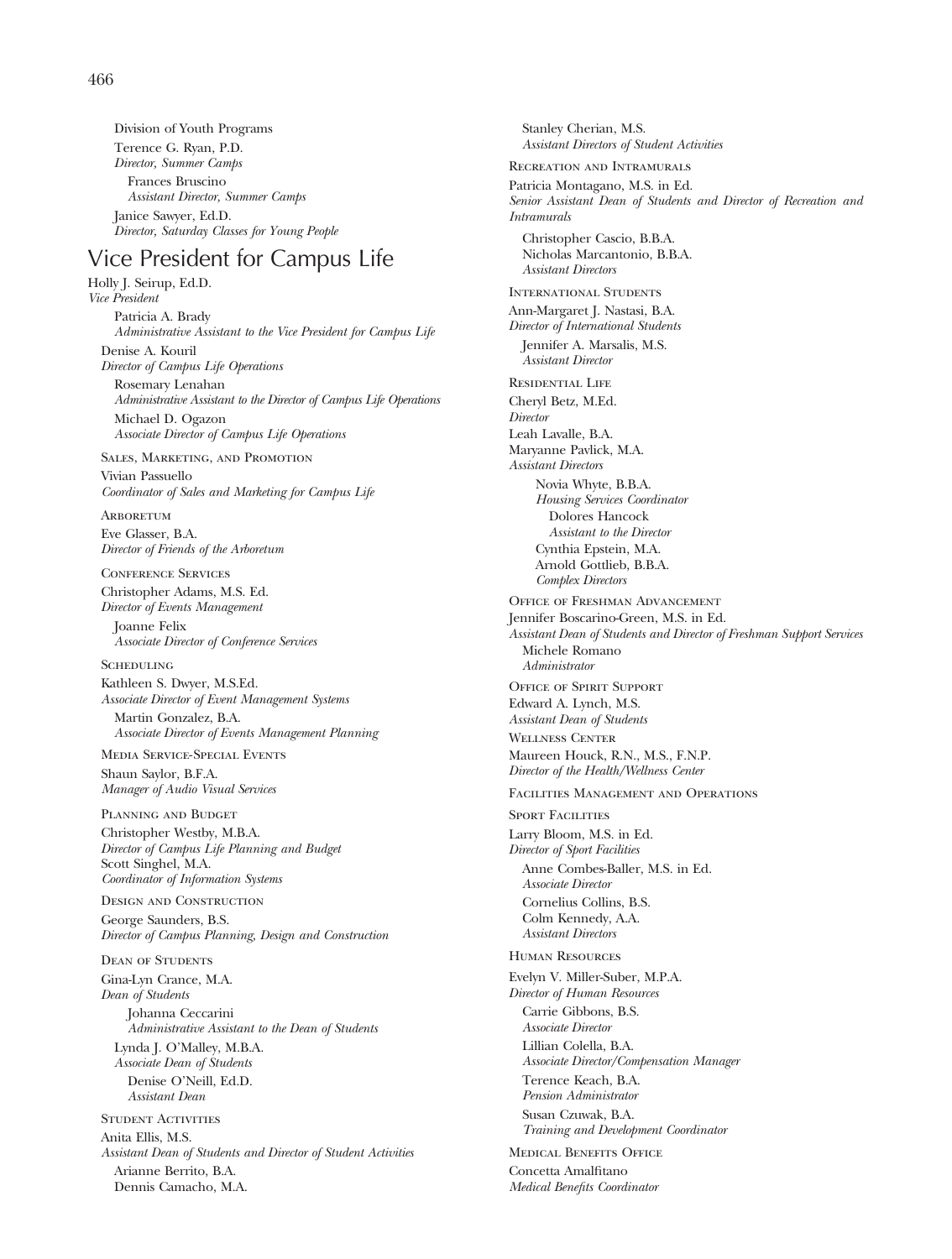Student Employment Services Adrianne Sachs, M.S. *Associate Director of Human Resources and Director of Student Employment* Roberta Frisch, M.A. *Assistant Director of Student Employment* PUBLIC SAFETY Edward N. Bracht, M.S. in Ed. *Director of Public Safety* Nancy Vannata *Administrative Assistant* Charles Forrest, A.S. *Associate Director of Public Safety* Mercedes Ravelo, J.D. *Assistant Director of Residential Operations* John O'Malley *Assistant Director of Patrol and Investigation* William Shuart, B.A. *Assistant Director of Traffic and Transportation* Frederick S. Emery, B.A. *Director of HofstraCard Services* University Technical Services Edward Scanlan *Director* Remo Addabbo *Electronic Maintenance Engineer* Gioacchino D'Aleo Tom Vogel *Electronic Technical Engineers* Physical Plant Department Richard Drury *Director* Michael King *Associate Director* Andrew Hrynyshyn, B.S. *Technical Assistant* Richard Leddy, M.B.A. *Assistant Director for Central Utilities Plant* Teresa Greis, M.S. *Energy Control Manager* Frank McCluskey, B.B.A. *Director of Environmental Safety* Kenneth Tyler, B.S. *Associate Director* John A. Skura *Director of Warehousing and Supply Services* Fred Soviero, A.A.S. *Director of Grounds and Landscaping* Patrice Dimino, B.S.A. *Landscape Designer/Assistant Curator* Michael S. Goldberg, B.S. *Director of Information Systems for Operations and Campus Life*

# Vice President for Enrollment Services

Mary Beth Carey, B.A. *Vice President* Barbara B. Probeyahn, B.S. *Administrative Assistant*

*Executive Dean of Enrollment Services Dean of Graduate, Part-Time and Transfer Admissions* Suzanne H. Tang, M.B.A. *Director of Admissions and Financial Aid Senior Associate Director of Financial Aid Acting Associate Director* Kay Prainito *Associate Director* Ruth Gerrero, B.A. *Assistant Director of Financial Aid* Hussain Ahmad, M.B.A. *Assistant Dean of Enrollment Services* Patricia Hennessy, B.A. June Hudson, B.A. Shana Schwartz, B.A. Christopher Scimone, B.A. *Enrollment Services Counselors* Claudia Strafford, A.B.A. *Coordinator of Financial Aid* Donna Miranda, B.S. *Technical Director of Financial Aid* Jane M. LaRocco, B.A. *Associate Dean of Admissions* Andrea Nadler, B.A. James McCable, B.A. *Senior Assistant Deans of Enrollment Services* Megan Connors Jennifer Linn Melissa Lopez, B.A. Cherise Ogle, B.A. Thomas Quinlan, B.A. *Assistant Deans of Enrollment Services* Lori Castoria, B.A. Alice Laby, M.S. *Part-time Counselors* Patricia Cunningham, B.A. *Associate Dean of Graduate and Part-Time Admissions Associate Dean of Enrollment Services* Jessica Anderson, M.A., Ed.M. *Associate Dean for MBA/EMBA Recruitment* Jill Glatter Jane Hamablet *Transfer Evaluators Admissions Staff Coordinator* David M. Flynn, M.A. *Dean of External Affairs for Enrollment Services* William DePeppe, M.A. Leonard C. Marino, P.D. Thomas J. Martin, M.S. Frank Petrulla, M.A. *Counselors* Ulric Haynes, Jr., J.D. *Consultant* Gertrude M. Cucciniello, M.A. *Dean of Adminstrative Services* Linda Johnson, B.A. *Associate Dean of Administrative Services*

Admissions-Financial and Academic Records

STUDENT ACCOUNTS Matthew Whelan, M.A.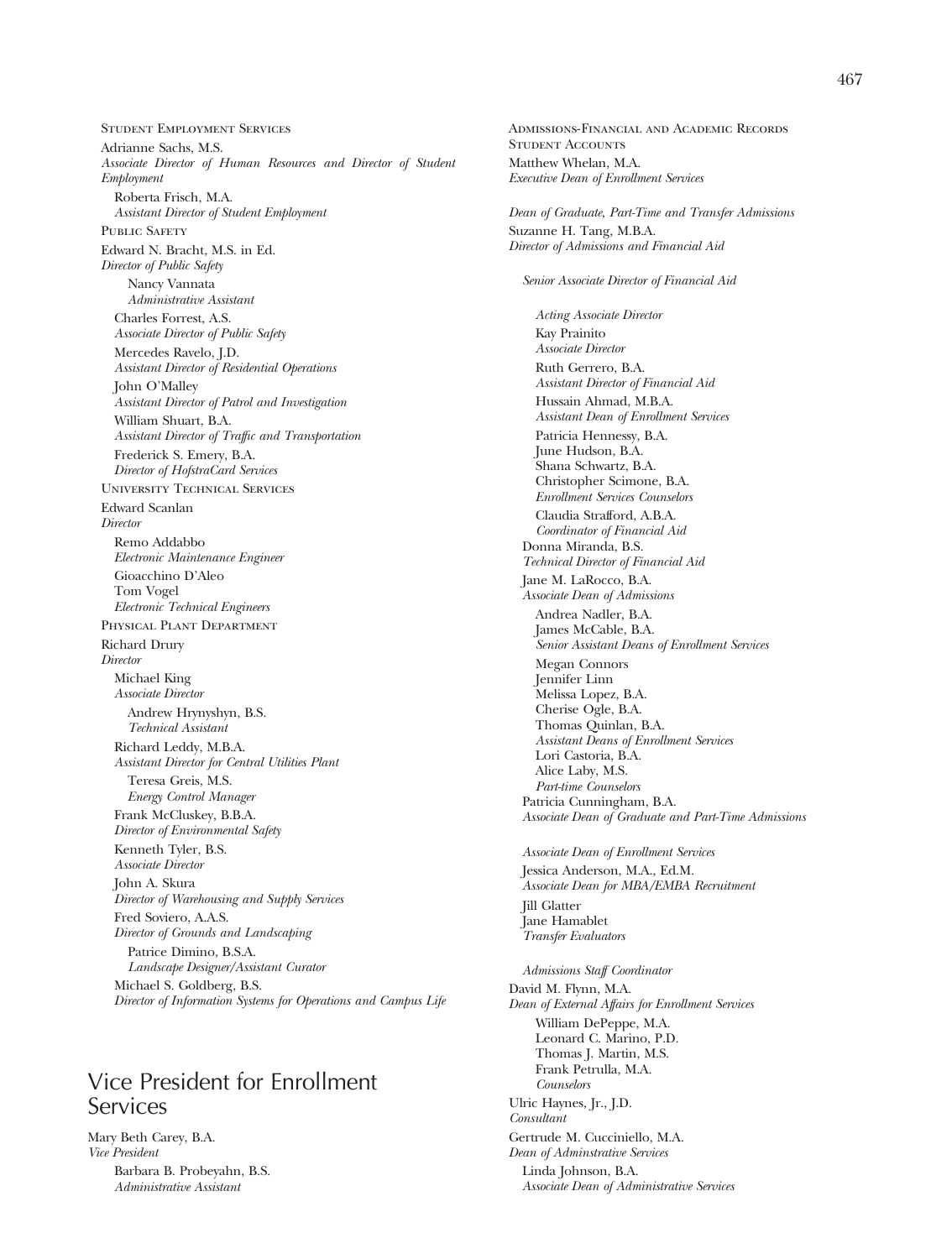Christine Seely, M.S. Ed. *Associate Director of Academic Records* Teri Cox Patricia Restivo, A.A.S. *Assistant Directors of Financial and Academic Records* Brian T. Kaspar, M.B.A. *Acting Director of Student Accounts* Gloria Daniell, B.A. *Associate Director of Student Accounts* Joan Awai, M.S. in Ed. *Senior Assistant Director and Repayment Manager* Margaret Steinhauer, B.B.A. Christopher Tucker, B.B.A. *Assistant Directors of Student Accounts* Mark V. Davis, B.A. *Executive Director of Information Systems and Research* Elizabeth Burns, M.A. *Assistant Director* Nikki Akintobi *Assistant Director* Pat L. Lettini, M.B.A. *Director of University-Wide Student Banner Implementation* Jason Hernandez, B.B.A.

*Director of Strategic Planning for Enrollment Services*

## Vice President for Development

Development, Alumni Office and The Career Center Michael A. D'Amato, B.A. *Vice President* Janet Sheridan, B.A. *Administrative Assistant* Jamison Skala, B.B.A. *Development Associate* Denise J. Bedeian, M.S.Ed. *Director of Development* Mia Tangredi, M.A. *Administrative Assistant* Carmen Secada *Special Events Coordinator* Traci Fonville, B.A. *Development Coordinator* George Richardson, M.B.A. *Director of Planned Giving and Director of the Annual Fund* Jilliann Rodriguez, B.A. *Administrative Assistant* Jennifer C. Amodeo, M.Ed. *Assistant Director of the Annual Fund* Debra Zelinger *Development Associate* Gabrielle A. McCartin *Director of Development Accounts* Linda E. Mondello, B.S. *Director of Education Resources* Noelle Hylton, A.A.S. *Director of Alumni Development Systems* Margaret A. Shields, B.S. *Executive Director of Alumni Relations* Michael D'Antonio, B.A. *Administrative Coordinator* James W. Cusack, M.B.A. *Director of Alumni Relations*

Gwendolyn A. Wade, A.A.S. *Administrative Assistant* Jeffrey A. Minihane, B.B.A. *Associate Director of Alumni Relations* Amy L. Buhler, B.B.A. *Coordinator of Alumni Activities* Tara M. Vassallo, B.A. *Director of Alumni Programs* Marvin E. Reed, Ph.D. *Director of the Career Center* Enza Vario *Administrative Assistant* Suzanne L. Dagger, M.P.A. *Associate Director, Career Center* Barbara Church-Kattan, M.S.Ed. *Associate Director, MBA Career Services* Lisa Kellerman, M.S.Ed. Jennifer Ruggiero, M.Ed. *Assistant Directors, Career Center*

# Vice President for University Relations

Michael B. DeLuise, B.A. *Vice President* Ginny S. Greenberg, B.A. *Director of University Relations* Suzanne M. Shareef, B.A. *Associate Director of University Relations* Mary L. Schmitt *Director of University Relations* Ann M. Cornelius *Director of University Relations Planning and Budget* Jimena Fajardo, A.A. *University Relations Coordinator* Internet Marketing Walter Ebe, B.A. *Senior Director of Internet Marketing* Stacey D'Amelia, B.S. *Electronic Information Administrator* Athletic Communications James B. Sheehan, B.A. *Associate Athletic Director of Athletic Communications* Jeremy S. Kniffin, B.A. *Senior Assistant Director of Athletic Communications* Stephan A. Gorchov *Assistant Director of Athletic Communications* Athletic Publications Leonard M. Skoros, B.S. *Director* HOFSTRA VIDEO PRODUCTIONS Leonard Thon, B.F.A. *Associate Director of University Relations and Director of Hofstra Video Productions* Brian Potts, B.A. *Assistant Producer of Hofstra Video Productions* Publications and Printing Vicki L. Dwyer, B.A. *Director* Kelvin Fonville *Creative Director of Publication*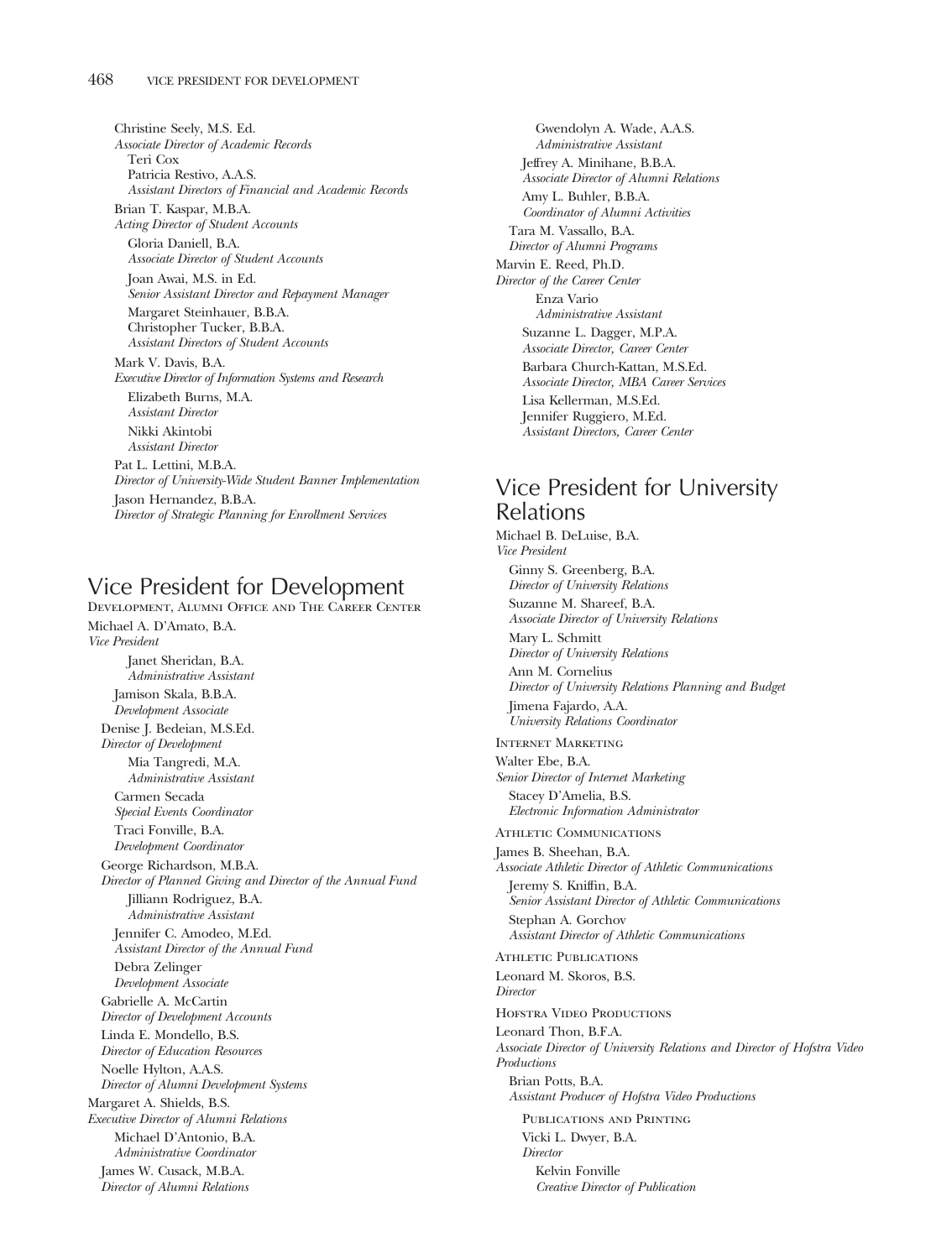Cheryl McBride, M.S. *Production Manager* Mary Droppa, B.F.A. Elvia L. Reynolds, B.A. Dana M. Siljander, B.T. *Graphic Artists* University Editing Office University Bulletins Lillian Stecher *Editor* Joshua N. Hilson, B.A. *Administative Assistant* Alison M. Zorn, B.S. *University Editor* Special Secretarial Services Linda A. Merklin *Supervisor* **MAIL SERVICES** Lou Bruno *Manager*

# Vice President for Business Affairs and Treasurer

James J. McCue, M.B.A. *Vice President*

> Regina M. Gilson *Administrative Assistant to the Vice President for Business Affairs* Nicole Adams *Administrative Coordinator* Richard Apollo, M.B.A., C.M.A. *Budget Director* Michael Sikorski, B.A. *Budget Analyst*

Craig DeOdene, B.S. *Director of Purchasing*

### University Senate Committees as of January 2002

Executive Committee

Ferrand, *Chairwoman*; Bass, Berliner, Bryant, Hunter, LaMacchia, Rustici.

#### Undergraduate Academic Affairs

Hunter, *Chairperson*; Akin-Little, Bloom, Cucciniello, Giallombardo, Gordon, Hey, Holtzman, Pushkin, Richman, Singh.

Academic Records Cucciniello, *Chairperson*; Bohannon, Contreras, Crance, Diaz-Wilson, Edouard, Green, Haile, Hickling, Karofsky, Morrisey, Pushkin, Teehan.

#### **ADMISSIONS**

Greenwell, *Chairperson;* Bernhardssan, Frierman, Giallombardo, Harshbarger, LaMacchia, Mazzocco, Pushkin, Schierwagen, Whelan, Zychowicz.

**GRADING** Inactive until needed.

Rosemary McConkey, B.A. *Purchasing Agent* Melissa Kelly *Purchasing Coordinator* Karen Lettini *Purchasing Assistant* John Ziegler *Contracts Administrator* Judith Nolan, B.B.A., C.P.A. *Assistant Treasurer* Marie Munroe, B.A. *Financial Analyst* Kathleen Zanoni, B.A. *Legal and Insurance Administrator* Therese Venti, M.B.A., C.P.A. *Controller* Sonja Maresca, B.S., C.P.A. *Director of Accounting* Virginia Coleman, M.B.A., C.P.A. Christine D'Amour, B.S. Jennifer Fedorczak, B.B.A. Tracy Stigliano, A.S. *Accountants* Courtney Dobbins *Director of Payroll* Joanane Bellissimo Tara Creagh *Payroll Coordinators* Mary Phillips *Assistant Payroll Director* Elizabeth Beyer *Accounts Payable Supervisor* John DiGregorio, A.A.S. *Director of Dining Services* Paul Sirianni, B.S. *Bookstore General Manager* Roberta Mirro *Bookstore Assistant General Manager*

Program Review Inactive until needed. University Honors Inactive until needed.

Graduate Academic Affairs Rustici, *Chairperson;* Altenbeerg, Elijah, Frisina, E., Giallombardo, Herndon, Kamberova, Smith, B., Wagner, J.

Planning and Budget

Bass, *Chairperson*; Anson-Cartwright, Benzine, Burke, Charnov, Ghorayeb, Grande, Katzman, Lopatin, Lukesh, Stacki.

Academic Computing Krull, *Chairperson*; Acampora, Burke, R., Hines, Hollander, Kaplan, Lukesh, Meiseles, Payne, Pillaipakkamnatt, Rodrigue, Silver, A.

DEVELOPMENT Inactive until needed.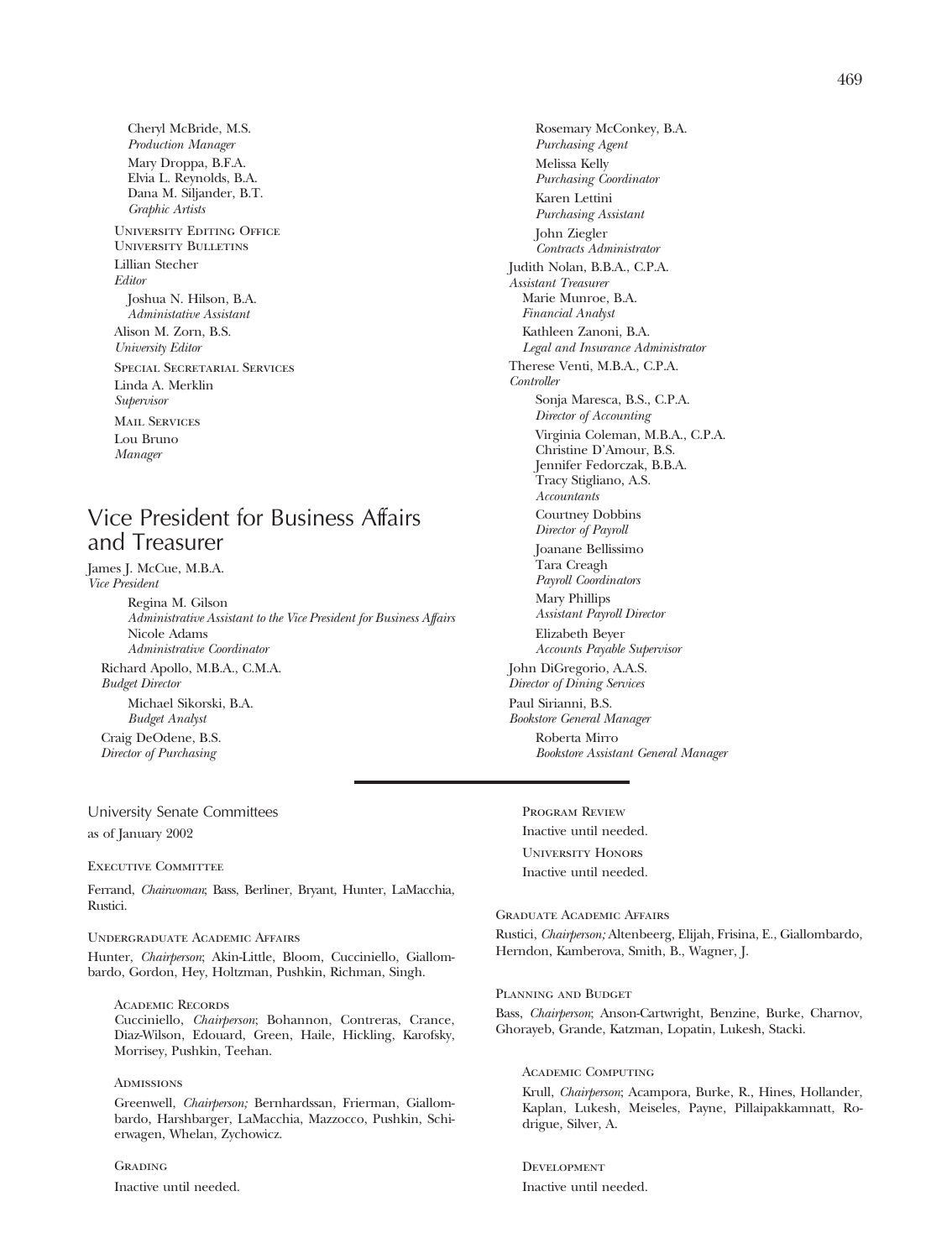Library

Mazzoleni, *Chairperson;* Burke, M., Franklin, Henderson, Herold, Lukesh, Radin, Rubey, Seabold, Sieber, Wagner, J., Zaleski.

SCHOLARSHIP AND STUDENT AID Anson-Cartwright, *Chairperson*; Bennington, Campbell, Ghorayeb, LeBron, Murillo, Tang.

### Faculty Affairs

Bryant, *Chairperson*; Diamond, Firestone, Gellman, Giallombardo, Karagozoglu, Liang, Lechowicz, Merrill, Rosenthal, Tsytsarev.

### Student Affairs

LaMacchia, *Chairperson*; Benzine, Gershon, LeBron, Nirode, Robinson, Schierwagen, Ueland.

### Academic Calendar

Cucciniello, *Chairperson*; Caputi, Christman, Crance, Giallombardo, LaMacchia, Saff.

ATHLETIC POLICY

Ingles, *Chairperson*; Berliner, Carey, Clendening, Crance, Cucciniello, Delaney, Devine, Diaz-Wilson, D'Innocenzo, Frierman, Giallombardo, Hein, Johnson, C., Kreisel, Lee, K., Lynch, E., O'Malley, Royle, Seirup, Starkis, Tang.

#### **GRIEVANCES**

Barburto, Bryant, Greenwell, Krieger, Lally, Merrill, Miletta.

Environmental Safety

Willey, *Chairperson*; Anderson, Bhargava, Burke, D., Fendrich, Grossman, Hall, Klindowstein, Masciale, McCluskey, Murphy, T., Ryan, D., Wachter-Jurcsak.

Recruitment, Elections and Nominations Sessions, *Chairperson*; Berlinerblau, Eswarathasan, Ferrand, Giallombardo, Kasmir, Laurenzano, Richman, Torff.

Committee on the University Saturday College Abraham, Chandra, Dini, Flaton, Kreisel, Mazzocco, McLean, Pillaipakkamnatt, Shapiro, T., Silberger, Valenti.

University Honors College Council

Hey, Hunter, M., Jones, R., Hunter, M., Krapp, LaLama, Scott, Silver.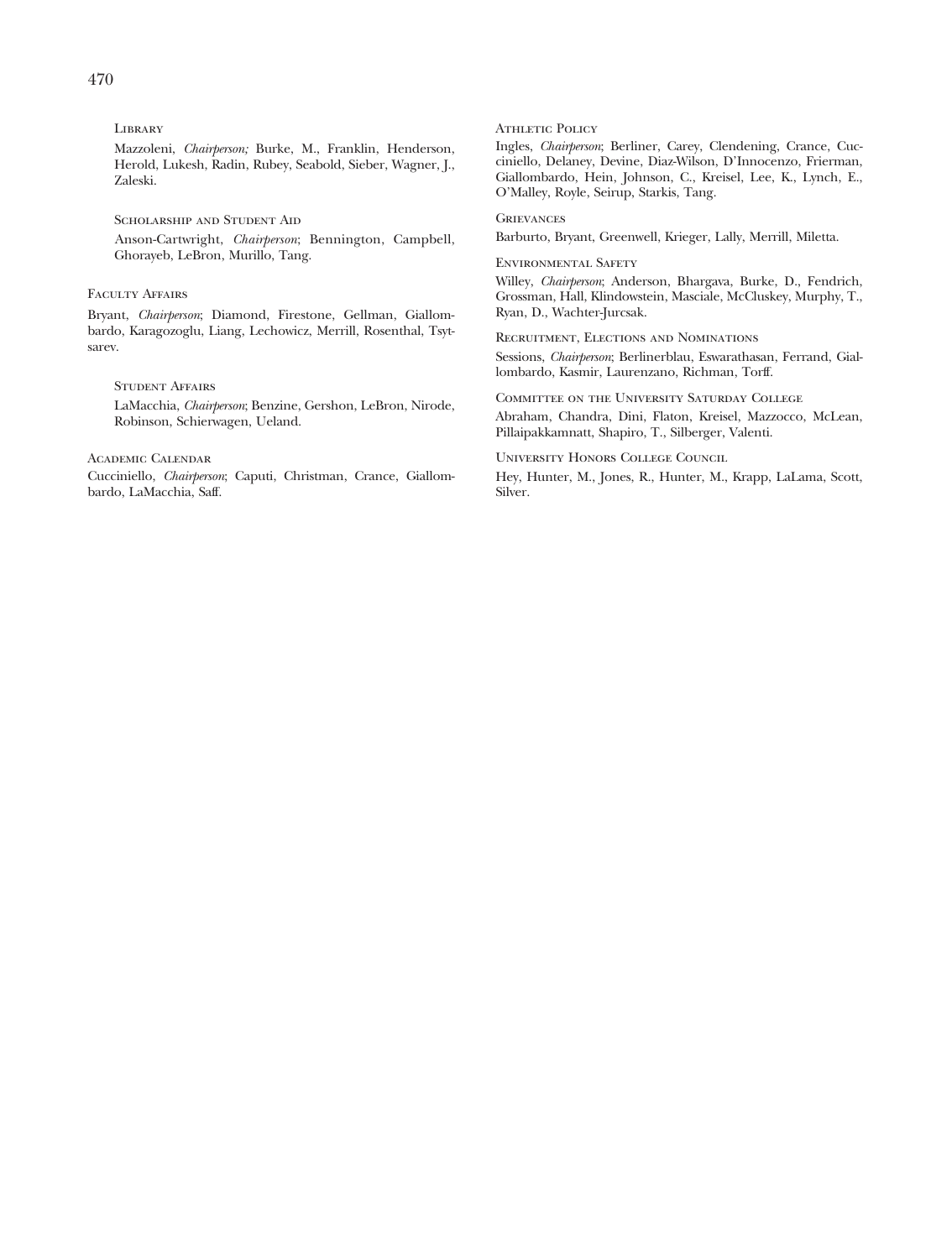### ACADEMIC CHAIRS AND DISTINGUISHED PROFESSORSHIPS

THE JOHN CRANFORD ADAMS CHAIR IN THE HUMANITIES, established in 1965 by the Hofstra Alumni Association, honors Hofstra's President Emeritus Adams. The Chair brings distinguished visiting scholars to the University. Dr. Adams was president of Hofstra from 1945 to 1965. He was a noted Shakespearian scholar with works represented in the Folger Library. The Chair is currently held by Dr. Phillip Lopate, Professor of English.

The Joseph G. Astman Distinguished Professorship in the Humanities was established in 1985 to honor his memory. Dr. Astman served the University for almost four decades, as Professor of Comparative Literature and Languages and as Dean of the Hofstra College of Liberal Arts and Sciences (1966–72). He was the founding director of the Hofstra University Cultural Center and a noted scholar in his field.

The Donald E. Axinn Endowed Distinguished Professorship in Ecology and Conservation at Hofstra University was established in 1987 by gifts from Donald E. Axinn. Mr. Axinn is a Hofstra alumnus, a Hofstra Trustee and real estate developer. Under this professorship, a program of public awareness in ecology and conservation will be developed with special application to the Long Island environment.

The Bernon Family Endowed Distinguished Professorship in Business was established in 1991 by the Bernon Brothers Foundation. Alan Bernon is a Hofstra alumnus, a Hofstra Trustee and an outstanding business and community leader. The distinguished professorship was established in support of the Dean of the Frank G. Zarb School of Business as an indication of leadership in the field of business education as well as in the business community.

The Alexander M. Bickel Distinguished Professorship in Communication Law was established in 1983 by several persons, including two graduates of the Yale Law School, where Professor Bickel was one of the more prestigious faculty members. He was a nationally prominent professor of constitutional and communication law. The Professorship is currently held by Professor Bernard E. Jacob.

The Sardarni Kuljit Kaur Bindra Endowed Chair in Sikh Studies is endowed by Mr. Ishar Singh Bindra and Family in honor of Mr. Bindra's wife and family matriarch Sardarni Kuljit Kaur Bindra. Established in 2000, the chair is designed to promote the academic study of Sikh religion, culture, and history. The endowment supports the appointment of a faculty member in Sikh Studies, builds the University Library's holdings in Sikhism, provides scholarship assistance to students interested in Sikh religion and culture, and funds annual conferences and lectures directed toward the academic community as well as the general public. The chair is currently held by Dr. Arvind-pal Singh Mandair, of the Department of Philosophy.

The Andrew M. Boas and Mark L. Claster Distinguished PROFESSORSHIP IN CIVIL PROCEDURE was established in 1986 by gifts from two graduates of the Hofstra School of Law, Andrew M. Boas, Class of 1980 and Mark L. Claster, Class of 1977. The purpose of the Professorship is to promote research, lectures and other scholarly activities relating to laws designed to endure the fair and efficient resolution of civil disputes. The Professorship is currently held by President Stuart Rabinowitz.

The Brodlieb Distinguished Professorship in Business was established in 1984 through the generosity of Mr. and Mrs. Kenneth Brodlieb [Ken and Judy] and Theodore Brodlieb. The Brodliebs firmly believe in a business developing a close relationship with the surrounding community and its responsibility to society in general. This gift reflects their especially strong commitment to quality higher education on Long Island. The Professorship is currently held by Professor Nancy Stern, a faculty member with a distinguished background in the field of business computer information systems.

The Richard J. Cardali Distinguished Professorship in Trial Advocacy was established in 1989 in memory of Richard J. Cardali, who was a prominent attorney specializing in plaintiff's negligence work. Mr. Cardali devoted a substantial amount of his time and energy to teaching advocacy skills to other lawyers and to law students. The Professorship will promote the continued training of advocacy skills. The Professorship is currently held by Professor Lawrence W. Kessler.

The Edward F. Carlough Chair in Labor Law, established in 1981, honors Edward F. Carlough, President Emeritus of the Sheet Metal Workers International Association, is funded by a gift from the Sheet Metal Workers International Association and reflects the strong labor law discipline of the Hofstra School of Law. It supports the *Labor Law Forum*, a scholarly publication, and the annual Edward F. Carlough Labor Law Conference.

The Chaykin Endowed Chair in Accounting was established in 1990 through the proceeds from the Chaykin continuing professional education programs at Hofstra University. Professor Irving J. Chaykin is a nationally prominent professor of accounting and founder of the Chaykin CPA Review Program. The Chair was established to encourage and reward excellence in research and teaching. The Chair is currently held by Dr. Ralph S. Polimeni, Dean, Frank G. Zarb School of Business.

The Chaykin Distinguished Teaching Professorship in Accounting was established in 1989 through the proceeds from the Chaykin continuing professional education programs at Hofstra University. The distinguished teaching professorship was established to encourage and reward excellence in teaching. The Professorship is currently held by Professor Robert Katz, a past recipient of the Hofstra University Distinguished Teaching Award.

The Robert F. Dall Distinguished Professorship in Business was established by Robert F. Dall in 1989. Robert F. Dall is a Hofstra alumnus and a Hofstra Trustee who has had a prominent career in finance and investments. The Dall Professorship is currently held by Professor Matthew C. Sonfield, a faculty member with a distinguished background in the field of management.

The Maurice A. Deane Distinguished Professorship in ConsTITUTIONAL LAW, established in 1986, is supported by a gift from Maurice A. Deane, a member of the Hofstra University School of Law class of 1981. Its purpose is to encourage scholarly research, professional conferences and other appropriate study of constitutional law.

The Jack and Freda Dicker Distinguished Professorship in HEALTH CARE LAW, established in 1985 by gifts from Mr. Ernest Dicker and his brothers Stanley and Daniel Dicker in honor of their late father and mother. The Dicker family is a leader in institutional health care for the aged. Under the Professorship a curriculum in health care law will be developed, and research, conferences and other professional scholarly activities in the field of health care law will be undertaken.

THE ADOLPH J. AND DOROTHY R. ECKHARDT DISTINGUISHED Professorship in Corporate Law was established in 1992 by gifts from Mr. Adolph J. Eckhardt and his wife Dorothy. The Professorship is designed to promote research, lecture series, and other scholarly activities in the field of corporate law. The Professorship is currently held by Senior Vice President M. Patricia Adamski.

The Leo A. Guthart Distinguished Professorship in Teaching Excellence was established in 1996 through the generosity of Dr. Leo A. Guthart, Vice Chairperson of the Board of Pittway Corporation and Chief Executive Officer of its Security Group. Dr. Guthart also has an exceptional record of service to Hofstra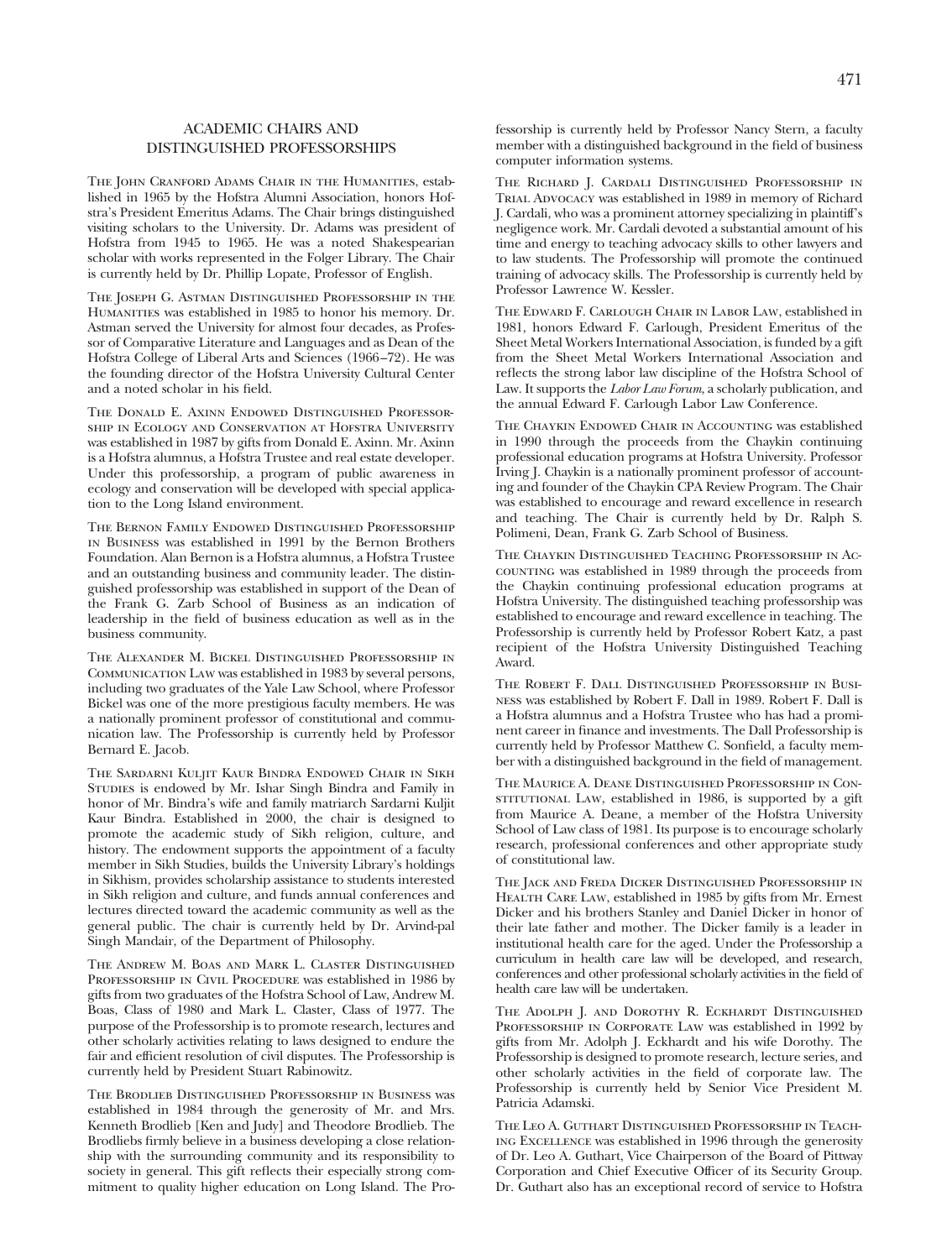University including twenty years on the University's Board of Trustees including three years as Chairperson of the Board of Trustees. Dr. Guthart received a doctorate in Business Administration from the Harvard Business School and has taught at both Hofstra University and Harvard University. This Distinguished Professorship was established to recognize the role of the Director of the Center for Teaching Excellence in promoting the University's highest priority which is excellence in teaching. The Professorship is currently held by Professor Liora Pedhazur Schmelkin.

THE LAWRENCE HERBERT DISTINGUISHED PROFESSORSHIP was established in 1996 through the generosity of Dr. Lawrence Herbert, President and Chief Executive Officer of Pantone, Inc., which is the world's premier color standards company and color authority. Dr. Herbert is an alumnus and former member and vice-chairperson of the Hofstra University Board of Trustees. The Distinguished Professorship was established in support of the University's Provost and Dean of Faculties and in recognition of the Provost's overall leadership role in advancing the University's educational mission. The Professorship is currently held by Dr. Herman A. Berliner, Provost and Senior Vice President for Academic Affairs.

The Peter S. Kalikow Distinguished Professorship in Real Estate Law was established in 1987 by a gift from Peter S. Kalikow, a prominent real estate developer and Chairman and President of the H. L. Kalikow Company. The Professorship is designed to promote research, symposia and other professional and scholarly activities in the field of real estate law and to enhance the curricula of the Law School in the fields of real property and real estate. The Professorship is currently held by Professor Ronald H. Silverman.

The Samuel M. Kaynard Distinguished Visiting Professorship in Labor and Employment Law was established in 2000 by the family and friends of Samuel M. Kaynard, a distinguished educator and practitioner in the labor and employment law area, who was a Professor of Law at Hofstra University School of Law. The Professorship supports the appointment of a visiting professor each year who will teach a course in the labor or employment area. The first holder of the Professorship is Meryl R. Kaynard, Esq.

The Joseph Kushner Distinguished Professorship in Civil LIBERTIES LAW was established in memory of the late Joseph Kushner, who headed a real estate concern involved in development and acquisitions in New Jersey. He was a survivor of the Holocaust and was keenly interested in the protection of civil liberties. The Professorship is endowed by contributions from his son, Charles Kushner, a graduate of the Hofstra Law School class of 1979. It promotes scholarly activities in civil liberties law. The Professorship is currently held by Professor Leon Friedman.

The Howard Lichtenstein Distinguished Professorship in LEGAL ETHICS was established in memory of Howard Lichtenstein, the late senior partner of the law firm of Proskauer Rose Goetz and Mendelsohn. The Professorship is endowed by that law firm and by friends of Mr. Lichtenstein. It supports planned monographs, lectures and other scholarly activities in the field of legal ethics. The Professorship is currently held by Professor Monroe H. Freedman.

The Walter H. ''Bud'' Miller Distinguished Professorship in Business, established in 1980 in recognition of Mr. Miller's business acumen, community involvement and concern for higher education. Its purpose is to foster teaching, research and training in the field of marketing and management. The Professorship is currently held by Professor Barry Berman, a faculty member who has a distinguished record of teaching and scholarship in the field of business.

The Jean Nerken Distinguished Professorship in Engineering was established in 1990 through the generosity of Mr. Albert Nerken, noted engineer and inventor, in honor of his wife. The Professorship is designed to recognize and encourage outstanding teaching, research and leadership in the field of engineering sciences. The University is currently seeking a distinguished individual in the field of engineering for appointment to the Professorship.

The Harry H. Rains Distinguished Professorship in Arbitration and Alternative Dispute Settlement Law, established in 1983, is supported by a gift from Muriel and Harry H. Rains of Locust Valley. Mr. Rains, senior partner in the law firm of Rains and Pogrebin of Merrick, distinguished himself in this area of law and was one of the founding members of the National Academy of Arbitrators.

The Professorship enables the development of publications, research, symposia and a curriculum of dispute settlement methodology as an alternative to courtroom litigation. The Professorship is currently held by Professor Robert A. Bush.

The Retail Management Institute Distinguished Professorship in Business was established in 1989 through the generosity of several noted retailers and retail-related firms. It is designed to promote teaching, research, and training in the fields of retailing and retail management. The Professorship is currently held by Professor Joel R. Evans, a faculty member with an outstanding record of teaching and scholarship in the field of business.

The Rivkin, Radler & Kremer Distinguished Professorship in Environmental Law was established in 1987 and funded by Rivkin, Radler, Dunne & Bayh, a prominent Nassau County law firm with a specialty in environmental law. The Professorship will expand and develop new courses in environmental law and will be the center for scholarly and professional activities in the environmental law field. The Professorship is currently held by Professor William R. Ginsberg.

The Dr. Mervin Livingston Schloss Distinguished Professorship for the Study of Disabilities was established in 1983 by Dr. Schloss in memory of his parents, Lillian and Hyman Schloss. Dr. Schloss has had a distinguished career in dentistry in addition to being closely identified with civic, professional, fraternal, humanitarian and philanthropic causes.

The Eric J. Schmertz Distinguished Professorship in Public Service and Public Law was established in 1993 in honor of Eric J. Schmertz, the Edward F. Carlough Distinguished Professor of Labor Law and Dean of the School of Law from 1982 to 1989. The Professorship is currently held by Professor Eric Lane.

The Max Schmertz Distinguished Professorship, established in 1982, honors and perpetuates the memory of Max Schmertz, a business and political leader of the city of New Rochelle. It is funded by grants from Eric J. Schmertz, former Dean of the Hofstra School of Law, and Herbert Schmertz, vice president, Mobil Corporation. It supports a Distinguished Lecture Series in various legal disciplines. The Professorship is currently held by the Dean of the School of Law, Professor David N. Yellen.

The Sidney and Walter Siben Distinguished Professorship in Family Law and Torts was established in 1984 and is supported by a gift from the law firm of Siben & Siben. Its purpose is to promote scholarly research, conferences and publications in the fields of torts and product liability. The Professorship is currently held by Professor John DeWitt Gregory.

The Honey and Arthur Sorin Distinguished Teaching FELLOW IN BUSINESS was established in 1988 through the generosity of Honey and Arthur Sorin. The Teaching Fellow was established to recognize the important contribution made by Hofstra adjunct faculty. First priority in selecting the recipient is